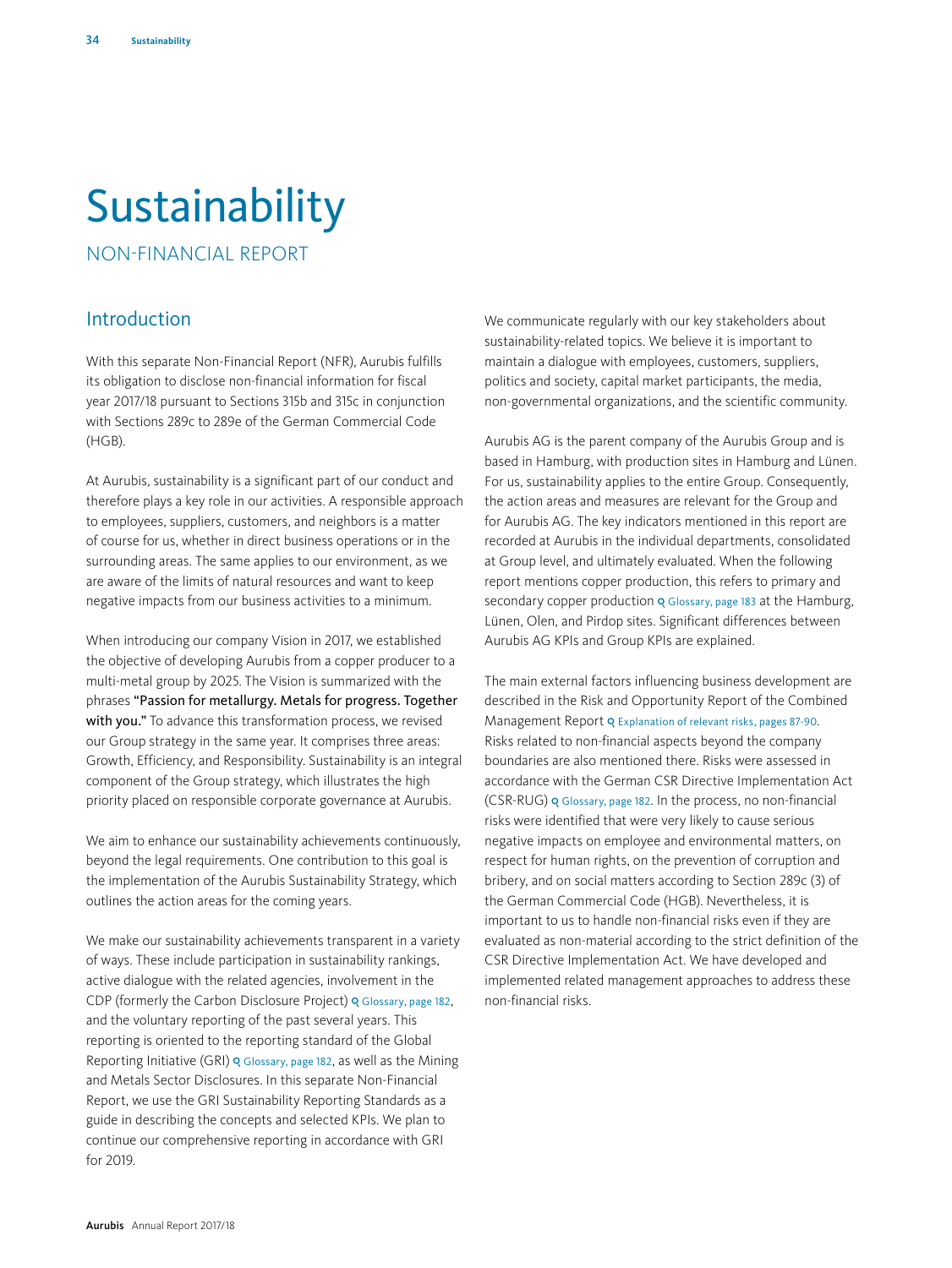# Description of the business model and presentation of the Group structure

We are continuing to develop our business model consistently in alignment with the new company Vision. Today, Aurubis' main focus is on the production and processing of copper. Aurubis primarily processes copper concentrates Q Glossary, page 182 that are mined from ores and sourced on the global market. The company purchases the necessary raw materials, as it doesn't have its own mines or stakes in mines. The processing of secondary raw materials plays an important role as well. Moreover, Aurubis is currently expanding its business model beyond copper and increasingly implementing a multimetal approach. This means that, in addition to copper, other metals will be extracted from systematically purchased raw materials and intermediate products and then processed into marketable products with added value.

More information is available in the Business Model chapter of the Combined Management Report. Q Pages 56-59

# Aurubis Sustainability Strategy, its aspects, and explanation of their relevance

## **SUSTAINABILITY STRATEGY**

Aurubis first developed a Sustainability Strategy in 2013. The first strategy expired in calendar year 2018 after a runtime of five years. In fall 2015, the main action areas of this strategy were reviewed to determine their relevance, refined, and developed in the course of a materiality analysis. Internal and external stakeholders from eight stakeholder groups relevant to Aurubis were surveyed for this purpose. Furthermore, managers from all company divisions carried out the analysis.

In July 2017, we started the process to develop the Sustainability Strategy further. The process was broken down into two phases. The first phase was the analysis of the internal and external requirements and the current developments. With the support of the relevant departments, Aurubis determines its status quo, potential for improvement, and areas that require attention. In the development phase, the information was assessed and the key topics from the 2015 materiality matrix were reviewed to determine whether they were up-to-date and possibly needed to be shifted. Concrete targets and measures were developed in workshops from the insights that were gained, which included a new classification of some of the relevant topics. The representatives of the relevant departments were divided into three working groups corresponding to Aurubis' interplay of the economy, the environment, and people.

During the reporting period, the Aurubis Executive Board and Supervisory Board passed the Sustainability Strategy 2018–2023. It comprises the main areas of activity for the next five years. In turn, these areas include a total of 27 measures and nine targets. We established deadlines and KPIs for their implementation so that our sustainable company development can be measured and guided.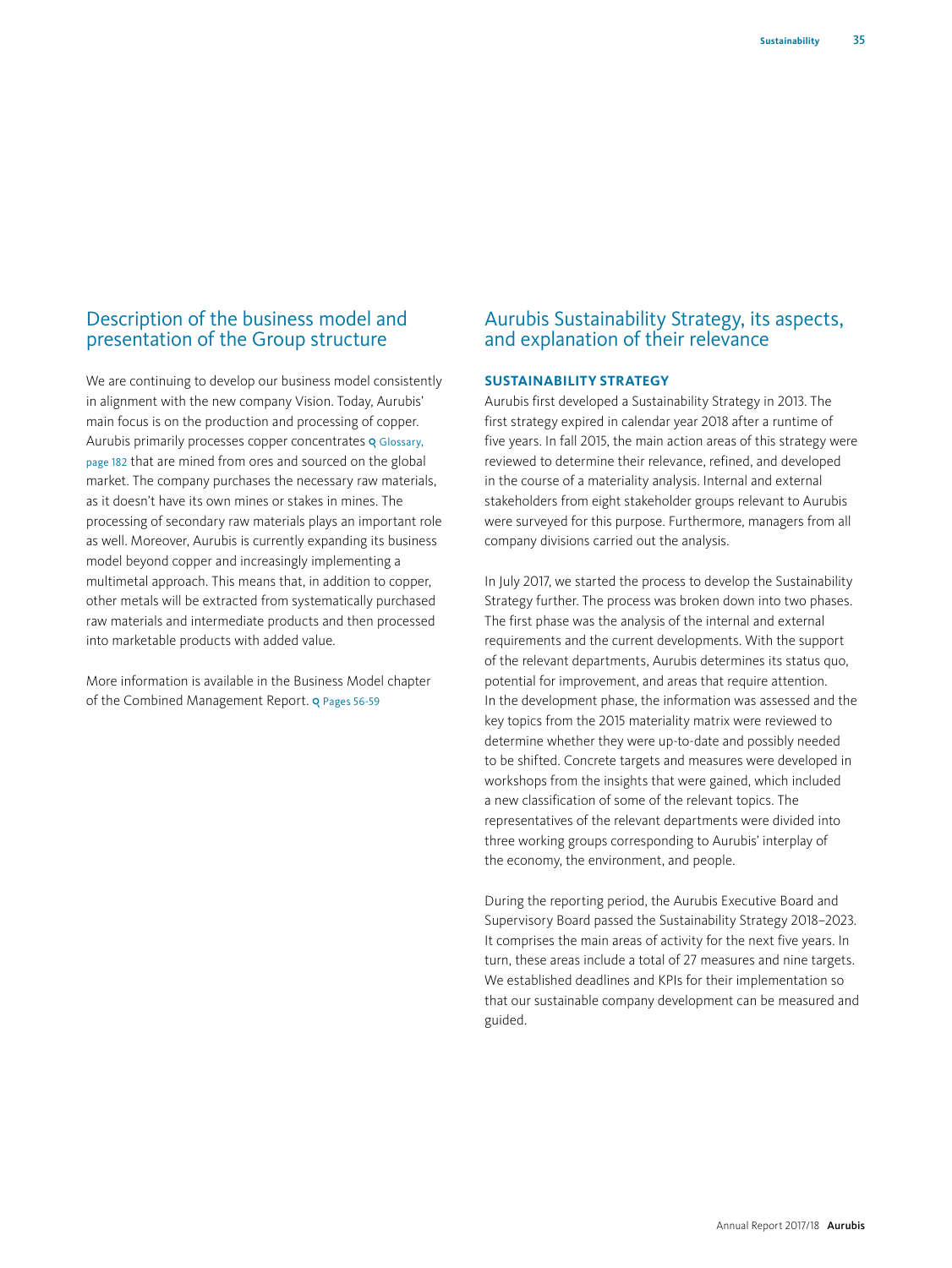#### Aurubis Sustainability Strategy



## **DERIVING THE KEY TOPICS PURSUANT TO THE CSR DIRECTIVE IMPLEMENTATION ACT**

When selecting the aspects for the Non-Financial Report, we were guided by both the main action areas of the company's Sustainability Strategy and the non-financial topics that are required to understand the business development, the business result, the company's position, and the impacts of our activities on these aspects. We also assume corporate responsibility in those instances in which the topics don't directly influence our business development but are of considerable importance for us and our stakeholders. This is why the topic of social matters is part of our report and labeled as such.

Moreover, the topics from the materiality analysis from 2015 Sustainability Strategy, page 35 were reviewed with regard to the materiality requirements from the CSR Directive Implementation Act. In summer 2018, managers from five Aurubis divisions (Corporate Accounting & Consolidation, Investor Relations, Controlling/Risk Management, and Sustainability) evaluated whether the topic clusters identified in 2015 and in the Sustainability Strategy 2018–2023 are material according to the CSR Implementation Act as well. The topics identified as material in this process are assigned to the action areas of the Aurubis Sustainability Strategy in this Non-Financial Report. We present topics that have the same management approach in a consolidated format.

## **ASPECTS RELEVANT FOR AURUBIS**

In the Non-Financial Report, we describe the five aspects of employee-related matters, environmental matters, respect for human rights, the prevention of corruption and bribery, and social matters.

For us, the three areas of health and safety, future-oriented employer, and training and education are highly relevant and are included in the reporting in the aspect employee-related matters. As a responsible employer, it is a matter of course for Aurubis to take measures to maintain our employees' health and performance and to protect them from accidents and illness. Aurubis' HR strategy helps address future challenges in HR policy and thus contributes to the successful implementation of the Aurubis strategy. It is therefore a key element on the path to Vision 2025. Additional contributions to safeguarding long-term success include the high-quality training at Aurubis and investments in our employees' qualifications.

As a production company in the non-ferrous metals industry, environmental matters have always been extremely important at Aurubis, which is also reflected in our Sustainability Strategy. We assume responsibility for the effects of our activities on the environment and the climate. As an energy-intensive company, we view the effective and efficient use of energy and the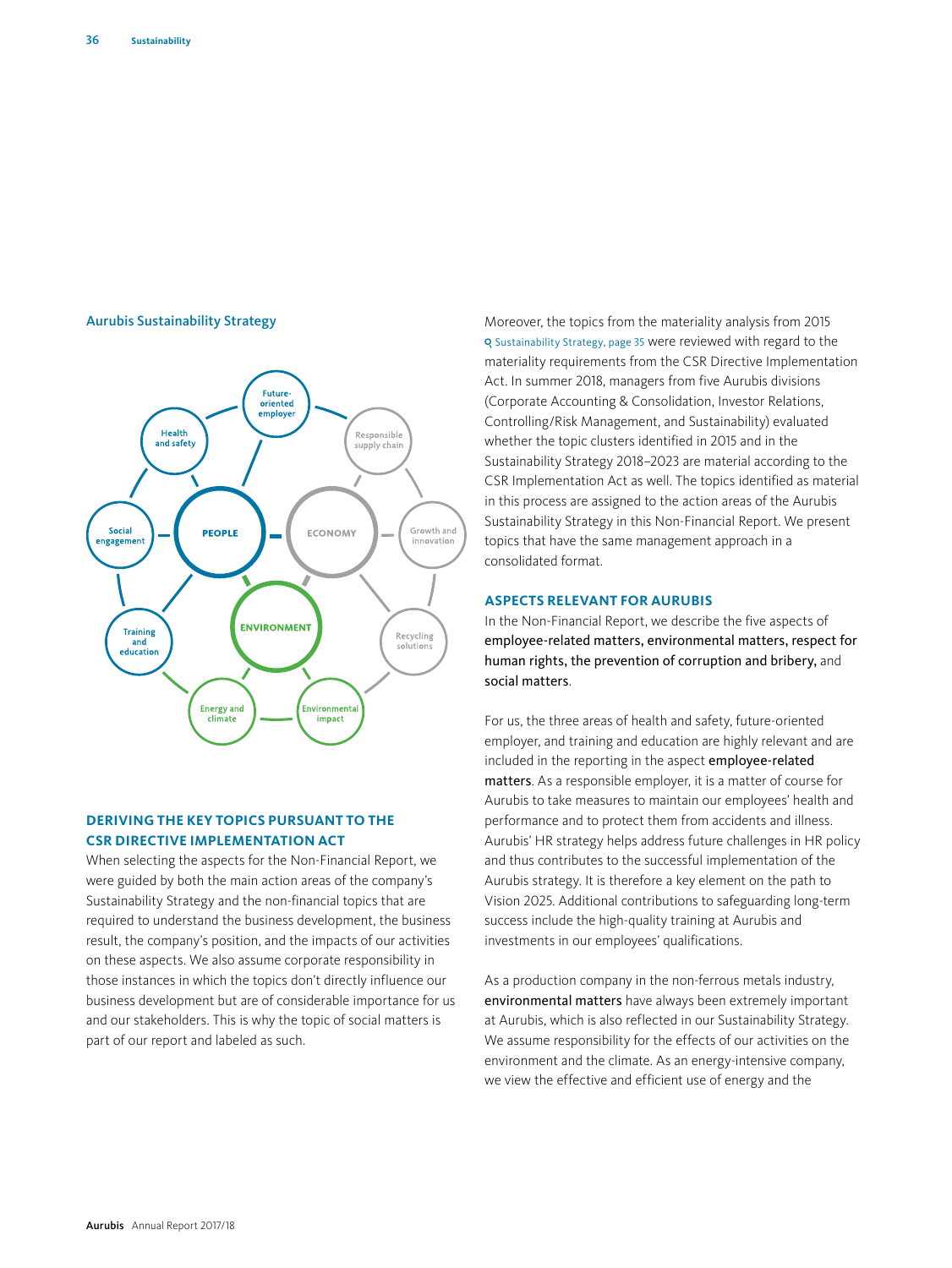reduction of CO<sub>2</sub> emissions as issues of ecological and economic responsibility. We strive to fulfill high environmental protection standards at the production sites and beyond our business processes by using modern, energy-efficient plant technology.

With multi-metal recycling, Aurubis makes a vital contribution to the circular economy and thus to the conservation of natural resources.

The careful treatment of the environment and resources, as well as a responsible approach to employees, suppliers, customers, and neighbors are an expression of good corporate governance, which is important to Aurubis. The same applies to the areas surrounding our sites. Respect for human rights is gaining significance in light of the fact that we are active beyond our plant boundaries, in complex supply chains and on global markets. Compliance with the core labor standards of the International Labour Organization (ILO), including the topic of human rights, is of fundamental significance for Aurubis. This is true for both Aurubis and for the selection of our business partners.

With respect to responsible corporate governance at Aurubis, the legal framework, corporate values, and internal policies ensure that our conduct is legally sound and that our communication with colleagues and stakeholders is fair and trusting. Our Compliance Management concentrates on the prevention of corruption and bribery in particular. This is reflected in our participation in the United Nations Global Compact, which Aurubis joined in 2014. With this initiative, we make a commitment to the implementation of the principles of human rights, labor standards, environmental protection, and anti-corruption.

Social commitment<sup>1</sup> is a component of Aurubis' company identity and part of its Sustainability Strategy. Our activities in this regard are described within the social matters aspect in the Non-Financial Report. We are aware of the responsibility associated with our business activities – as an employer, as a business partner, as a neighbor, and as part of society.

## Overview of material topics

|                      |                                | Material<br>according                          |                         |                          |
|----------------------|--------------------------------|------------------------------------------------|-------------------------|--------------------------|
|                      |                                | to CSR<br>Directive<br>Implemen-<br>tation Act | Material<br>for Aurubis | Page<br>in<br><b>NFR</b> |
| Employee-<br>related | Future-oriented<br>employer    | V                                              | V                       | Q <sub>38</sub>          |
| matters              | Training and<br>education      | V                                              | V                       | Q39                      |
|                      | Health and safety              | V                                              | V                       | Q <sub>41</sub>          |
| Environmental        | Energy and climate             | V                                              | V                       | <b>Q41</b>               |
| matters              | <b>Fnvironmental</b><br>impact | V                                              | V                       | $Q$ 43                   |
|                      | Recycling solutions            | V                                              | V                       | $Q$ 44                   |
| Social<br>matters    | Societal<br>engagement         |                                                | V                       | Q45                      |
| Human<br>rights      | Responsible<br>supply chain    | V                                              | V                       | Q46                      |
| Anti-<br>corruption  | Anti-corruption                | V                                              |                         | Q 47                     |

<sup>&</sup>lt;sup>1</sup> Topic not material for Aurubis within the meaning of the CSR Directive Implementation Act (CSR-RUG).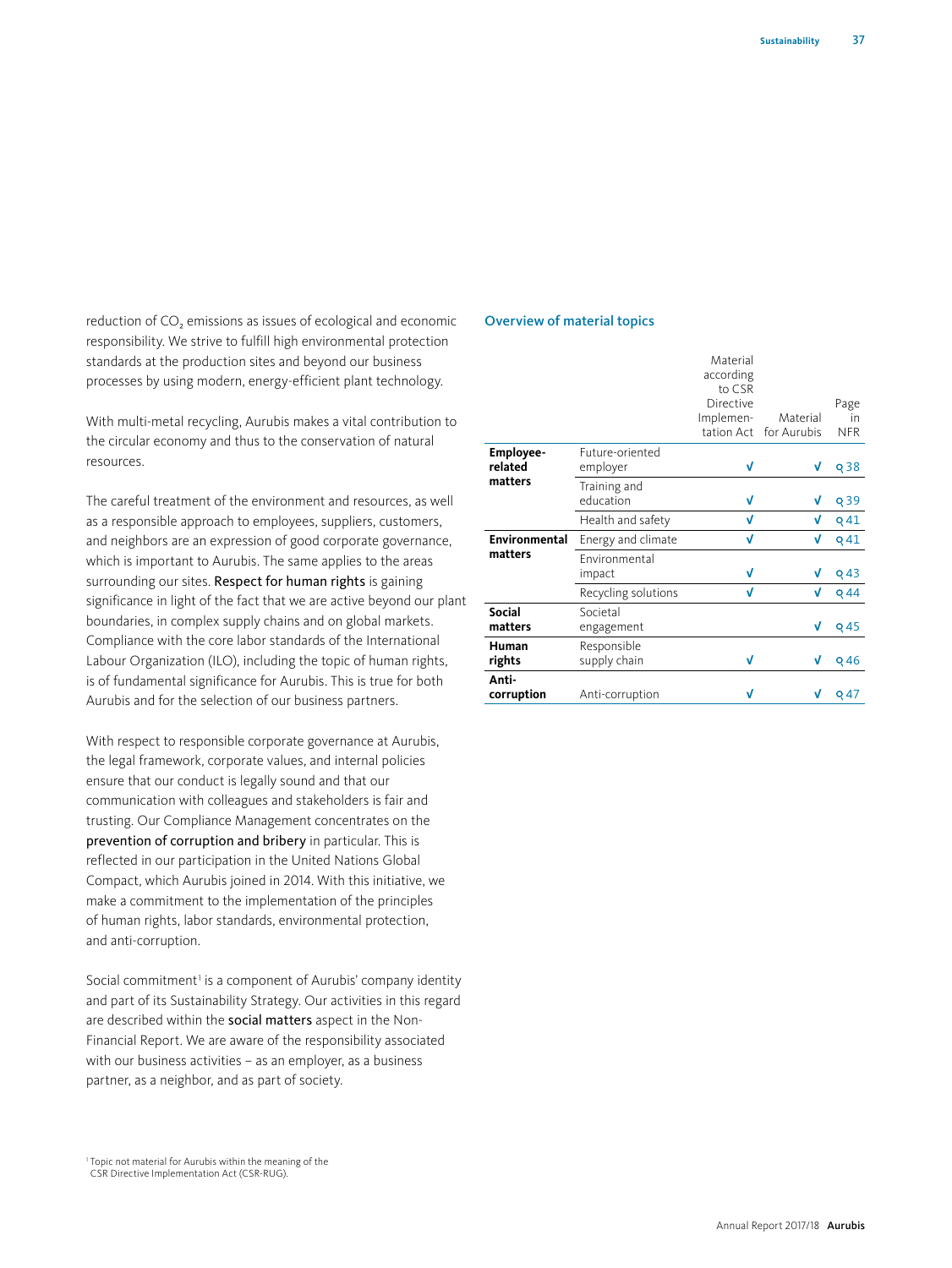## EMPLOYEE-RELATED MATTERS

#### Future-oriented employer

Competent, productive, and enthusiastic employees form the basis of the Aurubis Group's commercial success and further development.

We have set the targets of creating a work environment for good, close cooperation and promoting involvement and creativity. We form a team that passionately works toward the company's progress.

Good cooperation between our employees and the company management is the basis for the Group's success. All employees are informed regularly and promptly about current developments. We are committed to employee participation in decision-making. On the corporate level, the Executive Board and Supervisory Board, in which the staff is also represented, work closely together as the highest governing bodies. On the plant level, the interests of the employees are represented by works councils/ unions according to the country-specific regulations. An elected European Works Council has been in place at Aurubis since 2009 and covers all of the European sites. Our membership in the UN Global Compact Q Glossary, page 183 underlines our commitment to the ILO core labor standards Q Glossary, page 182.

With the help of our Business Partner Screening, we analyze employees' concerns along our products' value chain, including beyond the company boundaries. Q Human rights, pages 46-47

All group-wide activities related to our employees are managed at Group level by HR Corporate. This department is particularly involved with implementing and monitoring strategic HR tools and supporting change processes and internationalization. Direct supervisors and the local HR departments at the sites are responsible for employees' supervision, performance assessments, and development planning. Their on-site HR work is oriented toward the standards of the central HR division.

Our HR strategy is embedded in the Group strategy and is guided by our corporate values. It is developed continuously. In the process, internal changes, in addition to changes and trends on the labor markets and in society, are taken into account. For example, these include a lack of qualified workers due to the demographic

shift, as well as the search for apprentices, which is becoming more and more difficult. To address these challenges, we offer our employees an attractive work environment and prioritize a balance between work and free time, good cooperation between our employees and company management, and competitive, genderneutral compensation. Most of Aurubis' employees are paid in accordance with collective agreements. We are keen to promote diversity in the workplace. This includes not only cultural differences and international composition, but also professional skills, age groups, and a balance between genders.

Among the feedback tools used at Aurubis is the Organizational Health Index (OHI). The OHI was last issued in 2016. The OHI indicates the "health" of a company, e.g., how well a company is equipped to react to changes in the market and thus to achieve economic success sustainably. Key influencing variables include leadership skills, innovation, and willingness to learn, as well as company culture and climate. In 2017, we started a 360° feedback program based on the results, a tool for constructive feedback for managers. Personal developmental targets and measures are derived from this program in order to sustainably improve managerial performance.

We steadily develop our working time models in line with our employees' needs. We strive to make flexible working time arrangements, as long as this is consistent with the individual work area.

## *Key measures of the Sustainability Strategy 2018–2023 and their status in fiscal year 2017/18*

» *Improving the "health" (OHI) of the organization with strategically aligned HR instruments and services, as well as individual development tools* 

The Transformation and Business Improvement department was set up in early 2017. The department's Business Improvement Guides support internal projects and the implementation of the Aurubis Operating System (AOS) Q Glossary, page 182 as internal consultants. AOS is a management system for achieving continuous and sustainable process improvement. Programs introduced in the last several years, such as a workshop series to develop managers' skills, continued during the reporting period.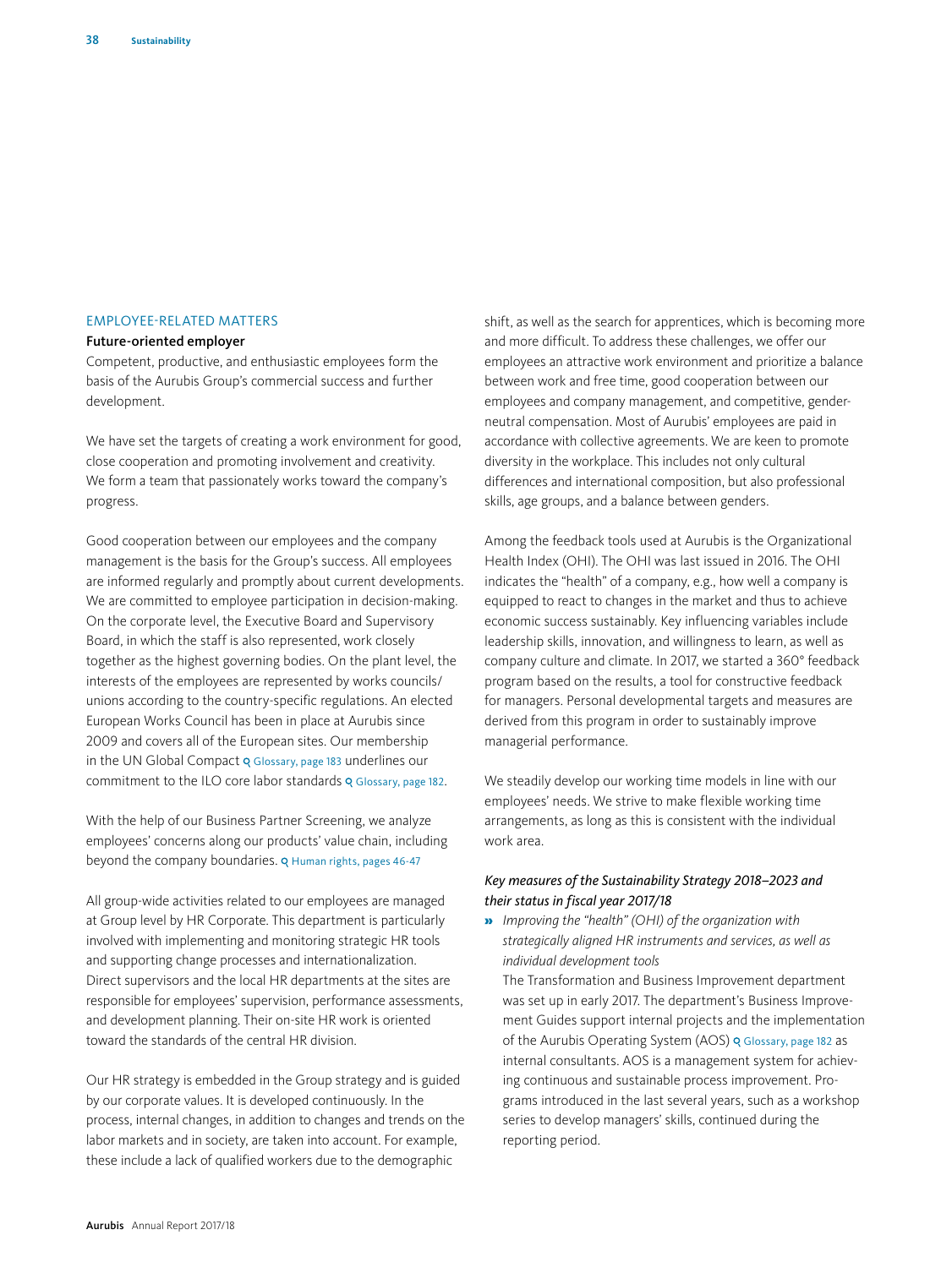» *Regularly identifying employees' needs with respect to working time arrangements* 

The flex time program was developed further during the reporting period. Furthermore, a new shift model was initiated. A new planning process for personnel placement enables better shift planning. The home office and mobile work options were expanded.

» *Developing a diversity policy* 

As part of the reorganization and AOS, international teams are already working together. The development of a diversity policy (including age structure, international character, and gender distribution) is planned for the coming years.

#### *KPIs:*

## Aurubis Group personnel structure (FY 2017/18 as at the reporting date September 30, 2018)

|                                   | Employees | Female | Male |
|-----------------------------------|-----------|--------|------|
| Aurubis Group <sup>1</sup>        | 6,673     | 12%    | 88%  |
| Blue collar                       | 4.130     | 4%     | 96%  |
| White collar                      | 2.256     | 28%    | 72%  |
| Apprentices<br>(including Pirdop) | 287       | 10%    | 90 % |

<sup>1</sup> Permanent and temporary employment arrangements. Excluding Schwermetall Halbzeugwerk GmbH & Co. KG, in which Aurubis holds a 50% stake. In addition to the fully consolidated companies, this table includes the employees of the nonconsolidated companies Aurubis Metal Products (Shanghai) Co., Ltd., Aurubis Rus LLC (St. Petersburg), Aurubis Middle East FZE (Dubai), and Aurubis Turkey Kimya Anonim Sirketi (Istanbul), which had a combined total of twelve employees in fiscal year 2017/18. It also includes eleven independent sales employees at international sites Q Sites and employees, page 57.

## Employee fluctuation in the Aurubis Group (FY 2017/18 as at the reporting date September 30, 2018)

| Fluctuation rate (excluding apprentices) $1$ | 6.6%         |
|----------------------------------------------|--------------|
| Average length of employment in the company  |              |
| (excluding apprentices) $1$                  | $15.3$ years |

<sup>1</sup> Permanent and temporary employment arrangements. Excluding Schwermetal Halbzeugwerk GmbH & Co. KG, in which Aurubis holds a 50% stake. In addition to the fully consolidated companies, this table includes the employees of the nonconsolidated companies Aurubis Metal Products (Shanghai) Co., Ltd., Aurubis Rus LLC (St. Petersburg), Aurubis Middle East FZE (Dubai), and Aurubis Turkey Kimya Anonim Sirketi (Istanbul), which had a combined total of twelve employees in fiscal year 2017/18. It also includes eleven independent sales employees at international sites Q Sites and employees, page 57.

### Age structure<sup>1</sup>



# Training and education

In order to achieve our vision and advance our strategy, we rely on a learning organization. The targeted personal development of our employees has high priority.

The HR Development department is responsible for staff development. It supports the other departments, in close coordination with the local HR managers, in building employees' skills in a directed way tailored to their needs. The objective is to meet current and future requirements and challenges. HR Development and vocational training are part of the HR Corporate department.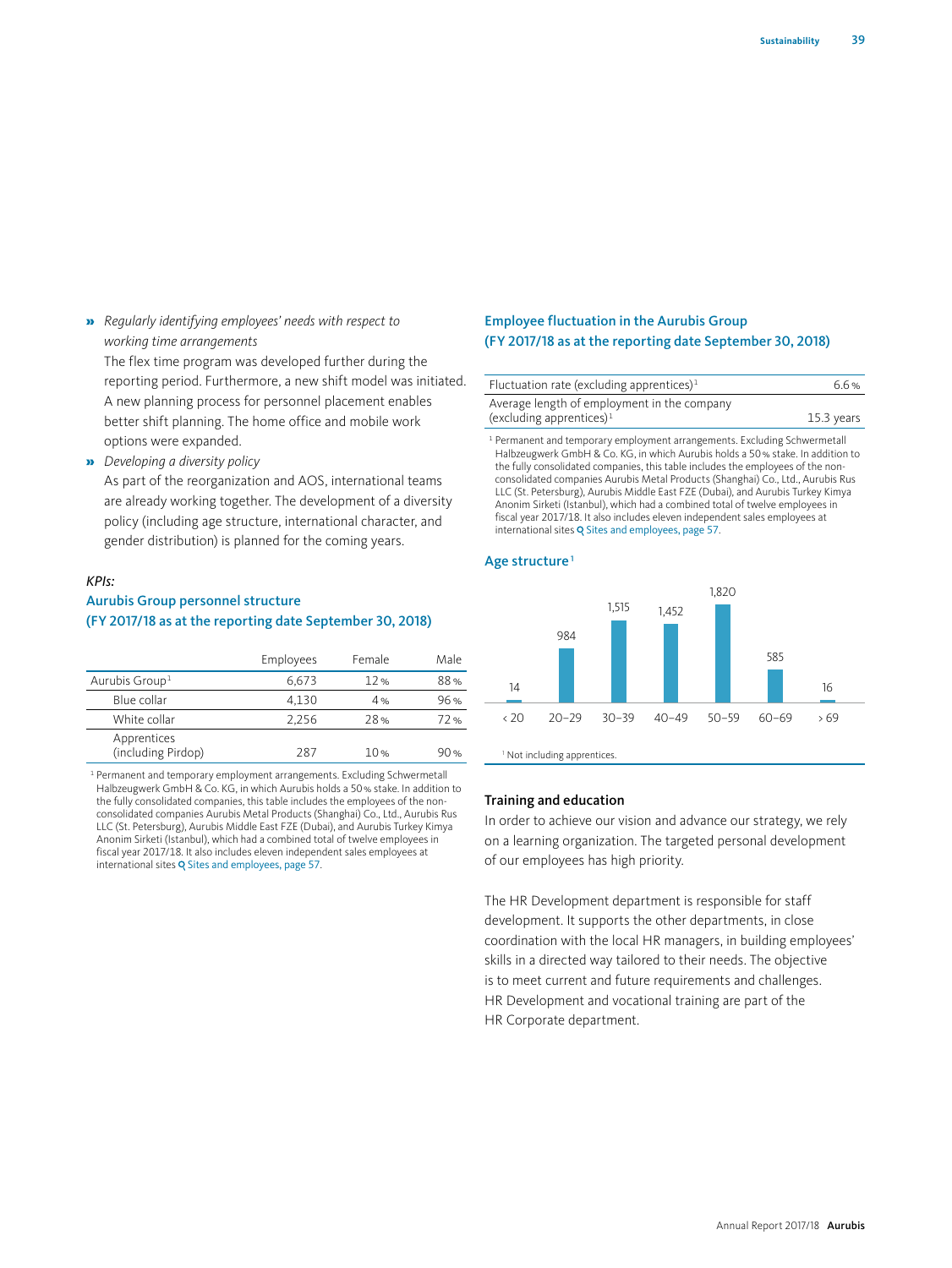To fulfill future personnel requirements, we regularly assess demand for specific skills and trades, and offer apprenticeships accordingly. Qualification needs are also regularly identified to expand project, process, and management expertise in a targeted way.

We have developed and adjusted the training offerings in our leadership and qualification program according to the Group's needs. In particular, options for managers at the foreman level were a top priority. Employees are offered a number of technical training measures.

In addition to qualification and development programs geared to necessary skills, for example, in the areas of the AOS and in project management, we also rely on platforms for networking and discussing best practices (e.g., expert panels and online learning groups). We also offer shorter formats for flexible skill enhancement, such as the "Learn & Go" program on the intranet and video learning options.

We are proud of our high training and retention rate. This ensures that we have a sufficient number of qualified employees. At our site in Pirdop, Bulgaria, we implemented a vocational training program based on the Swiss training model.

Aurubis Hamburg has participated in the internship model AV 10-Plus since 2007. The model supports young people from a range of occupational groups, helping them to gain the qualifications required to begin apprenticeships. In 2017/18, five of the eleven participants took on an apprenticeship at Aurubis. The remaining participants started external apprenticeships or have now gone on to higher education.

Recently, we invested in the construction of two modern vocational training centers in Lünen and Hamburg. In Lünen, the building next to the Training Workshop will also be home to the Occupational Safety and Technology divisions, while in Hamburg, Training and Research & Development (R&D) will be located in the Innovation and Training Center. The shared building emphasizes the even stronger linkage between R&D and vocational training in the future.

Furthermore, we cooperate with partner universities, offer internships to students in Germany, and provide thesis projects and scholarships.

## *Key measures of the Sustainability Strategy 2018–2023 and their status in fiscal year 2017/18*

- » *Regularly identifying qualification needs to expand project, process, and management expertise in a targeted way* In fiscal year 2017/18, a 360° feedback process was introduced for the Executive Board and the first and second management levels, and a group-wide performance management system was established for the employees.
- » *Start of the group-wide introduction of the AOS pillar "Education and Training"* During the reporting year, basic AOS courses were carried out and the pilot phase for AOS e-learning was prepared.
- » *Developing group-wide knowledge management to identify, preserve, transfer, and enhance knowledge across functions*  The necessary personnel resources were provided during the reporting period. A structured process was drafted and the pilot phase for group-wide knowledge management started.

# *KPIs:*

#### Training and education KPIs in FY 2017/18

| Apprenticeship rate in Germany                             | 63%   |
|------------------------------------------------------------|-------|
| Apprentice retention rate in Germany                       | 80%   |
| Average number of training hours per employee <sup>1</sup> |       |
| Aurubis Group                                              | 1152  |
| Blue collar                                                | 9.69  |
| White collar                                               | 15 U. |

<sup>1</sup> Permanent and temporary employment arrangements. Excluding Schwermetall Halbzeugwerk GmbH & Co. KG, in which Aurubis holds a 50% stake. In addition to the fully consolidated companies, this table includes the employees of the non-consolidated companies Aurubis Metal Products (Shanghai) Co., Ltd., Aurubis Rus LLC (St. Petersburg), Aurubis Middle East FZE (Dubai), and Aurubis Turkey Kimya Anonim Sirketi (Istanbul), which had a combined total of twelve employees in fiscal year 2017/18. It also includes eleven independent sales employees at international sites Q Sites and employees, page 57.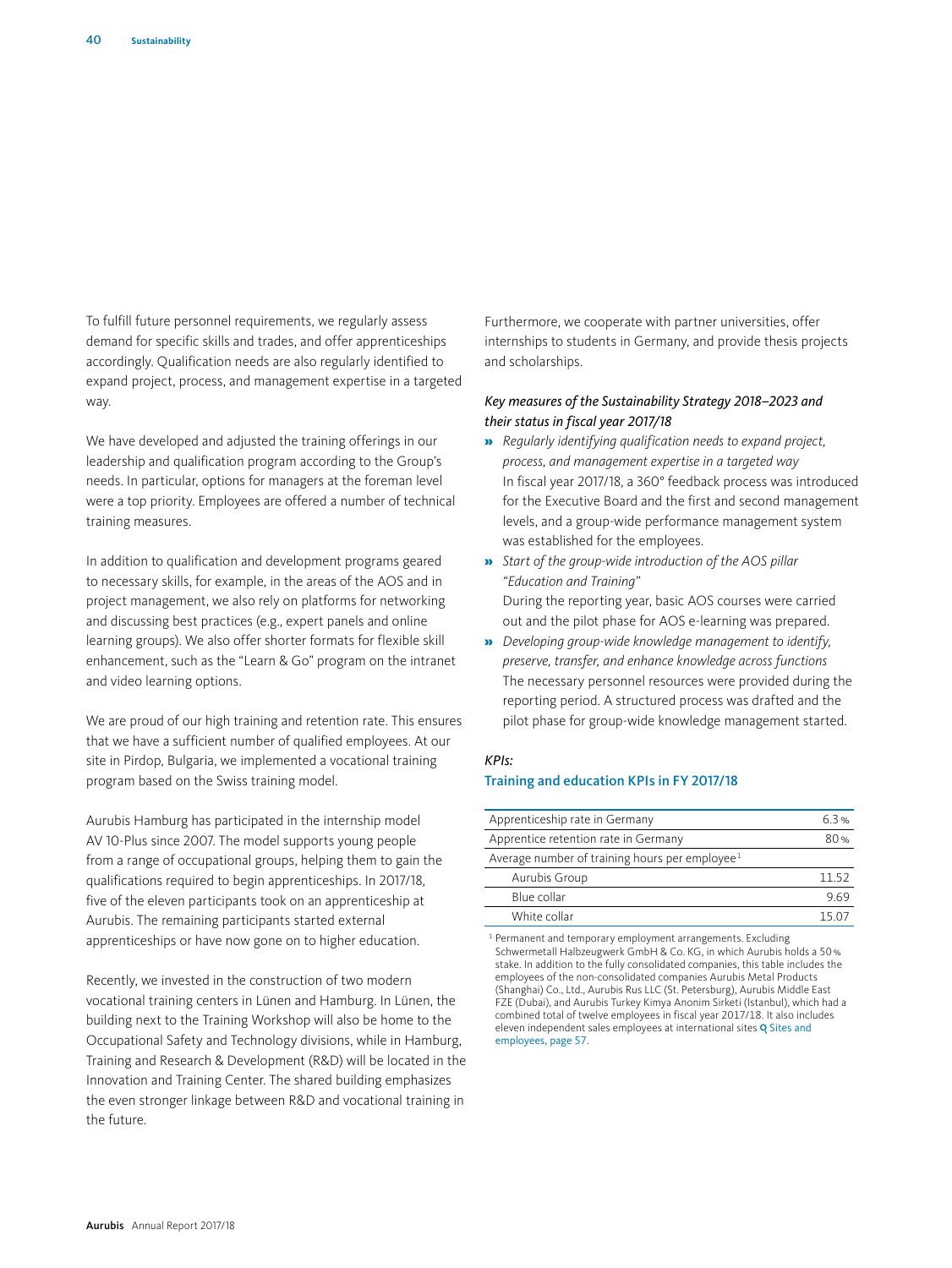#### Health and safety

The responsibility of Corporate Occupational Health and Safety is to create conditions that prevent all work-related accidents and illnesses. This applies for our employees, temporary workers, and external service providers.

In the long term, we want to achieve our Vision Zero, that is, to reduce work-related accidents, injuries, and illnesses to zero. Our goal for the medium term is to reduce the number of workrelated accidents with at least one lost shift per one million hours worked (lost time injury frequency rate, LTIFR) o Glossary, page 183 to ≤ 1.0 by 2022.

The department Corporate Occupational Health and Safety (C-OHS) manages occupational safety and health. The corporate department establishes minimum occupational safety standards for the entire Group by issuing process instructions in addition to the Corporate Policy on Occupational Health and Safety. The individual sites are responsible for the detailed implementation, which is overseen by the plant managers. The sites are in contact with each other via an organized network. Safety steering committees are installed at Group and site level, with the members representing the entire staff.

We rely on occupational safety-related risk management to assess hazards. Tools such as process safety analyses, risk assessments, and workspace analyses help us to understand and control potential dangers. Health check-ups are offered when new employees are hired, with routine occupational health check-ups provided thereafter. Training and safety talks sensitize employees to occupational safety topics and encourage them to use this knowledge safely in practice.

In addition, we support employees in taking preventive measures to maintain their health. Our offerings in this respect extend from flu vaccinations and medical check-ups to addiction prevention, as well as intensive training for the stomach and back muscles based on analyses.

## *Key measures of the Sustainability Strategy 2018–2023 and their status in fiscal year 2017/18*

- » *Preparing all sites for the introduction of the ISO 45001 standard for occupational health and safety (by fiscal year 2019/20)* This project kicked off during the Health & Safety group meeting in fiscal year 2017/18.
- » *Implementing Behavior-Based Safety across the Group (by fiscal year 2020/21)* Behavior-Based Safety was initiated at our sites in Emmerich, Hamburg, Pori, and Stolberg in the reporting period.

## *KPIs:* Occupational health and safety KPIs

#### FY 13/14 FY 14/15 FY 15/16 FY 16/17 FY 17/18

| Absolute<br>number of |    |    |    |    |  |
|-----------------------|----|----|----|----|--|
| accidents             | RΛ | 63 | 45 |    |  |
| <b>ITIFR</b>          | 65 |    | 46 | 48 |  |

Permanent and temporary employment arrangements. Excluding sales offices in Chicago, Lyon/Septème, and Barcelona, which have a total of nine employees, and excluding Schwermetall Halbzeugwerk GmbH & Co. KG, in which Aurubis holds a 50% stake.

#### ENVIRONMENTAL MATTERS

#### Energy and climate

The individual production steps in our value chain are energyintensive. For us, the efficient use of energy is an issue of ecological and economic responsibility.

Energy consumption is the main source of  $CO<sub>2</sub>$  emissions in the Group. To prevent CO<sub>2</sub> emissions, we focus on energy efficiency measures first and foremost. Taking the entire value chain into consideration, about half of the CO<sub>2</sub> emissions are upstream and downstream, i.e., they originate from our suppliers, customers, and service providers (Scope 3 emissions). Of the Scope 3 emissions, about two-thirds originate from the activities of mining companies. We voluntarily report our  $CO<sub>2</sub>$  emissions, including the Scope 3 emissions, annually as part of the CDP Climate Change Program. CDP gathers and evaluates data and information about companies'  $CO<sub>2</sub>$  emissions, climate risks, and reduction targets and strategies Q Human rights, pages 46-47.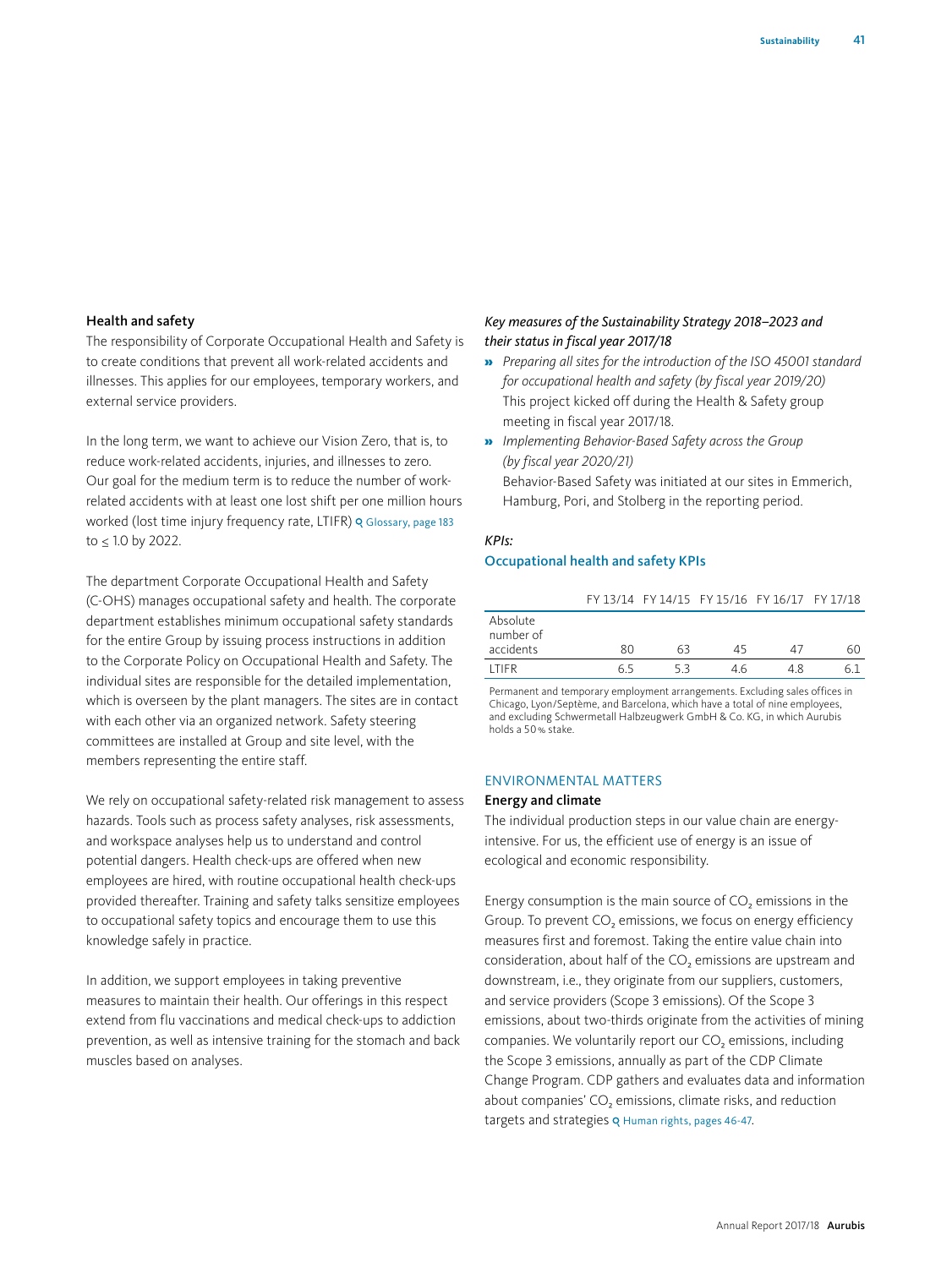The metals we produce play a key role when it comes to renewable energies and e-mobility. Electric cars and wind energy are two examples. Electric cars contain significantly more copper than vehicles with conventional combustion engines, and connecting an offshore wind turbine to the energy grid requires up to 30 t of copper. Our metals therefore make a considerable contribution to technologies that reduce CO<sub>2</sub> emissions.

The Energy & Climate Affairs department coordinates the development of the energy management and monitoring systems across the Group. In this way, they provide for a uniform approach and facilitate the exchange of expertise regarding best practice examples, e.g., in the form of an internal energy efficiency network. The management of Corporate Energy & Climate Affairs develops and implements the group-wide energy strategy and reports directly to the Executive Board.

We have introduced energy management systems at our large production sites. Currently, eight sites are certified in accordance with ISO 50001 Q Glossary, page 182 Q Table, page 43. The plan is to introduce these systems across the Group. They help manage energy consumption efficiently and identify potential energy savings. During the reporting period, the certifications were confirmed through routine surveillance visits or recertification. The energy management system at the Hamburg and Lünen sites is part of the integrated management system for quality, environmental protection, energy, and occupational safety.

The more steps that have already been implemented in energy efficiency in the past, the more challenging it is to optimize energy demand further. Moreover, because there are limits to reducing energy consumption and emissions, the improvements being achieved today are only marginal compared to previous years. This is despite continued high levels of investment. For example, the use of complex recycling raw materials with comparably low metal contents requires more energy to be processed. Environmental protection already accounts for part of the energy consumption at Aurubis today. This includes the operation of facilities such as filters with fans and other suctioning equipment. For Aurubis, it is important to align environmental protection, resource conservation, and energy efficiency.

The use of renewable energies is a challenge for us since using them is associated with energy supply fluctuations. However, our production processes require a constant energy supply. We are working on initiatives to make our energy needs more flexible in order to enable the use of renewables. At the same time, we also generate energy by using the waste heat from our processes to supplement the heat and process steam supply and, in some cases, to produce electricity internally.

## *Key measures of the Sustainability Strategy 2018–2023 and their status in fiscal year 2017/18*

- » *Introducing the ISO 50001 standard for energy management across the Group* Eight sites are currently certified in accordance with ISO 50001
	- Q Sites with certified management systems, page 43.
- » *Increasing flexibility in electricity purchasing*  To enable the use of renewable energies, we are arranging a more flexible electricity feed-in to be able to react to fluctuating availability. We are participating in the project NEW 4.0, among others, which is funded by the German Federal Ministry for Economic Affairs and Energy. The goal of the project is to supply the entire region of Hamburg and Schleswig-Holstein with regenerative electricity in a safe, cost-effective, and environmentally sound manner. This calls for a flexible and intelligent network of electricity producers and consumers.
- » *Energy efficiency projects*

The heat and process steam supply at the Pirdop, Lünen, and Hamburg sites is already covered by waste heat to a great extent. We also use process waste heat to produce electricity within the company. Steam turbines were installed for this purpose in Hamburg, Lünen, and Pirdop. In calendar year 2018, Hamburg's HafenCity East neighborhood began receiving CO<sub>2</sub>free industrial heat from the Aurubis plant in Hamburg. Each year, about 160 million kWh of heat is extracted from the processes, equivalent to a more than 20,000 t reduction in CO<sub>2</sub> annually. Roughly half of this reduction comes from saving the natural gas that was previously required to produce steam on the plant premises. The other half of the CO<sub>2</sub> reduction comes from the transmission of external heat to the HafenCity East neighborhood, which replaces the conventional fuels used to generate district heating.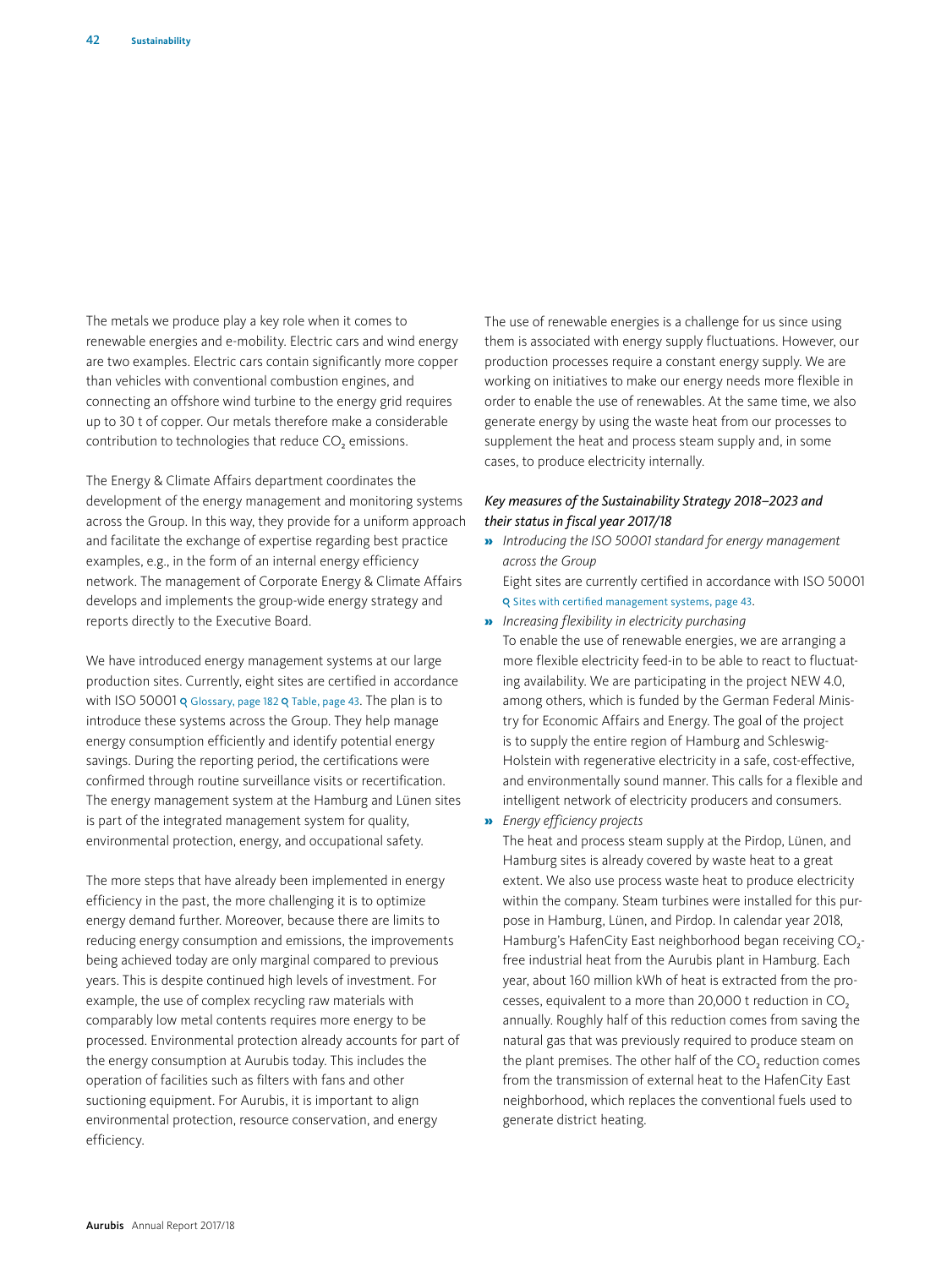## *KPIs:*  Absolute CO<sub>2</sub> emissions in 1,000 t of CO<sub>2</sub> at the Aurubis production sites<sup>1</sup>

| Year <sup>2</sup>                                                                                            | 2015  | 2016  | 2017  |
|--------------------------------------------------------------------------------------------------------------|-------|-------|-------|
| Scope 1 (emissions<br>produced as a direct<br>result of burning fuels<br>in the company's own<br>facilities) | 518   | 520   | 529   |
| Scope 2 (emissions<br>related to purchased<br>energy, e.g.,<br>electricity)                                  | 1,197 | 1.149 | 1,106 |

 $1$  Aurubis reports CO<sub>2</sub> emissions for the production sites Q Business model of the Group, pages 56-59. This reflects most of the  $CO<sub>2</sub>$  emissions because the emissions volume at the sales offices are negligible in comparison. Emissions from diesel vehicles are not included in the direct  $CO<sub>2</sub>$  emissions. However, they make up a very small percentage compared to other sources.

<sup>2</sup> Aurubis reports its environmental KPIs (including  $CO<sub>2</sub>$  emissions) based on the calendar year, not the fiscal year. The KPIs are used first and foremost for internal management purposes and reporting for governmental authorities, for which the calendar year is the given period under review. Parallel reporting of both calendar year and fiscal year figures could lead to confusion and ambiguity.

#### Sites with certified management systems

| Site                                  | <b>EMAS</b> | <b>ISO</b><br>14001 | <b>ISO</b><br>50001 | <b>ISO</b><br>9001 |
|---------------------------------------|-------------|---------------------|---------------------|--------------------|
| Hamburg, headquarters (DE)            | V           | V                   | V                   | V                  |
| Lünen (DE)                            | V           | V                   | V                   | V                  |
| Pirdop (BG)                           |             | V                   |                     | V                  |
| Olen (BE)                             |             | V                   |                     | V                  |
| Fehrbellin, CABLO (DE)                |             | V                   | V                   | V                  |
| Nersingen, Strass,<br>CABLO (DE)      |             | V                   |                     |                    |
| Hamburg, E.R.N. (DE)                  |             | V                   | V                   | V                  |
| Buffalo (USA)                         |             |                     |                     | V                  |
| Pori (FI)                             |             | V                   |                     | V                  |
| Avellino (IT)                         |             | V                   |                     | V                  |
| Zutphen (NL)                          |             | V                   |                     | V                  |
| Stolberg (DE)                         |             |                     | V                   | V                  |
| Emmerich,<br>Deutsche Giessdraht (DE) |             | V                   |                     |                    |
| Stolberg, Schwermetall (DE)           | V           | V                   |                     |                    |
| Röthenbach, RETORTE (DE)              |             |                     |                     | V                  |
| Hamburg,<br>Peute Baustoff (DE)       |             |                     |                     | $\mathbf{V}^1$     |

<sup>1</sup> For the sale of iron silicate granules used to produce blasting abrasives.

#### Protection from environmental impact

As a producer of copper and other metals, we are aware of our environmental responsibility. We have therefore set ourselves the target of conserving resources and maintaining a clean environment for future generations. This applies not only to our own processes, but to those along the value chain as well Q Human rights, pages 46-47.

The Chief Operating Officer and Corporate Environmental Protection management are responsible for the strategic positioning of environmental protection in the Group. Environmental officers oversee the environmental protection duties at the individual production sites Q Sites and employees, page 57 and report to Corporate Environmental Protection management.

The principles of our Company Environmental Protection Guidelines provide a framework for safeguarding our uniform, group-wide environmental standards. They are enshrined in the Corporate Policy on Environmental Protection. We have set group-wide targets in environmental protection. We implement corresponding local measures at the production sites to achieve these targets. Environmental performance is monitored and controlled using key environmental parameters, which are regularly recorded at the production sites and verified by external inspectors.

Most of our sites have environmental management systems in accordance with ISO 14001/EMAS Q Glossary, page 182 Q Sites with certified management systems, page 43. At the Hamburg and Lünen sites, these are part of the integrated management system for quality, environmental protection, energy, and occupational safety. During the reporting period, the certifications were confirmed through routine surveillance visits or recertification.

In addition to fulfilling legal requirements, the management systems help us improve our environmental performance. They assist us in recognizing potential improvements and, in the case of deviations from specified targets, in initiating corrective actions. We continuously inform our employees about all environmental and energy-related topics and train them accordingly. Moreover, emergency drills are carried out regularly.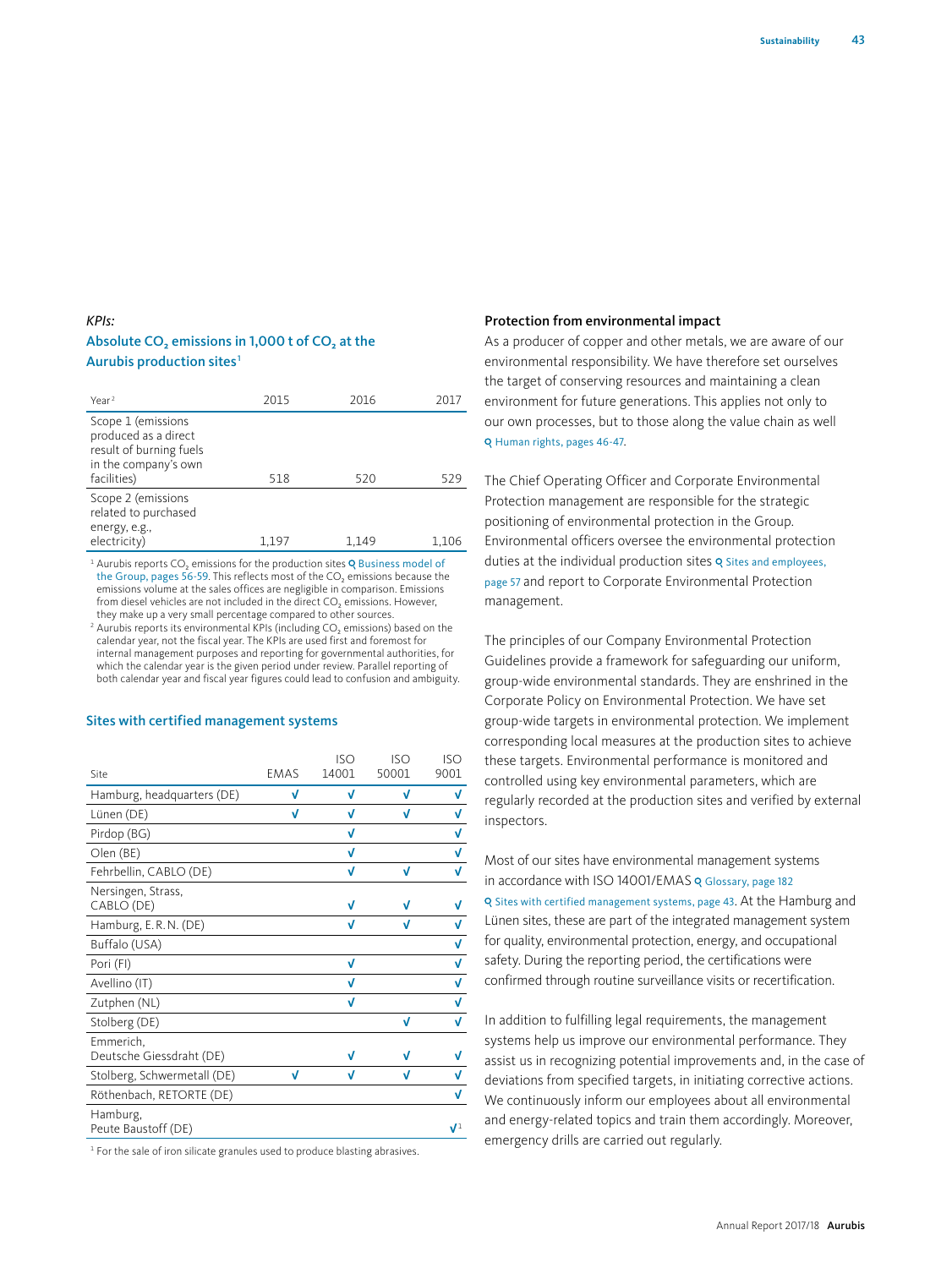Our goal is to keep our emissions to the environment to a minimum. And our efforts are paying off, with specific dust emissions for primary and secondary copper production having been reduced by 96% compared to the reference year 2000. In addition to reducing emissions to air, we have also made significant improvements in water pollution control, reducing metal emissions to water in copper production processes from 7.2 to 1.0 grams per ton of copper output since 2000. This is a decline of 87%.

Dialogue with governmental authorities and the public is important to us, which is why we are involved in public projects. For example, since 2013 we have participated in the EU projects Organizational Environmental Footprint and Product Environmental Footprint, which seek to achieve an environmental balance in organizations and products.

### *Key measures of the Sustainability Strategy 2018–2023 and their status in fiscal year 2017/18*

- » *Introducing the ISO 14001 standard for environmental management across the Group* Twelve sites were certified in accordance with ISO 14001 in fiscal year 2017/18 Q Sites with certified management systems, page 43.
- » *Reducing specific metal emissions to water in multi-metal production with site-specific projects and individual measures*
- » *Reducing specific dust emissions to air in multi-metal production with site-specific projects and individual measures* For example, the adjustment of the converter slag handling process has started at the Bulgarian site in Pirdop. This project contributes to a further reduction in fugitive emissions.
- **»** *Reducing specific SO<sub>2</sub> emissions to air with planned site-specific projects and individual measures*

## *KPIs:*  Specific emissions in Aurubis Group copper production (in g/t of copper output)

|                                          | 2012 | 2013 | 2014 | 2015 | 2016 | 2017 |
|------------------------------------------|------|------|------|------|------|------|
| Dust emissions <sup>1</sup>              |      |      | 55   |      | 60   | 56.  |
| Metal emissions to<br>water <sup>2</sup> |      | 18   |      | 1 ∩  |      |      |

Aurubis reports its environmental KPIs (including  $CO<sub>2</sub>$  emissions) on a calendar year basis, not on a fiscal year basis. The KPIs are used first and foremost for internal management purposes and reporting for governmental authorities, for which the calendar year is the given period under review. Parallel reporting of both calendar year and fiscal year figures could lead to confusion and ambiguity.

<sup>1</sup> The KPIs relate to the copper production sites, i.e., to primary and secondary copper production at the Hamburg, Lünen, Olen, and Pirdop sites. <sup>2</sup> In our reporting, we refer to the copper production sites that discharge

directly into water. These sites are Hamburg, Olen, and Pirdop. In Lünen, wastewater is directed to the public sewer system after being treated on the plant premises.

#### Recycling solutions

We invest in our multi-metal recycling and, in this way, contribute to a circular economy and thus to the conservation of natural resources beyond our key expertise in copper recycling.

In addition to the processing of copper concentrates, the recycling of copper scrap, copper alloy scrap, and many other recycling materials Q Glossary, page 183 is a key business area at Aurubis. Copper is a metal that can be recycled as often as desired without a loss of quality. This means that copper of the highest purity can be produced from recycling materials again and again.

Among the secondary raw materials we process are complex materials Q Glossary, page 182 at the end of the product life cycle. These come from sources such as electronic devices, vehicles, and other items used daily that are made of materials like plastic, ceramic, glass, and wood. Separating them into material and product streams by type in order to reuse them is a significant challenge. We utilize highly developed mechanical, physical, and metallurgical separating and refining processes in different combinations for this purpose as part of our multi-metal recycling.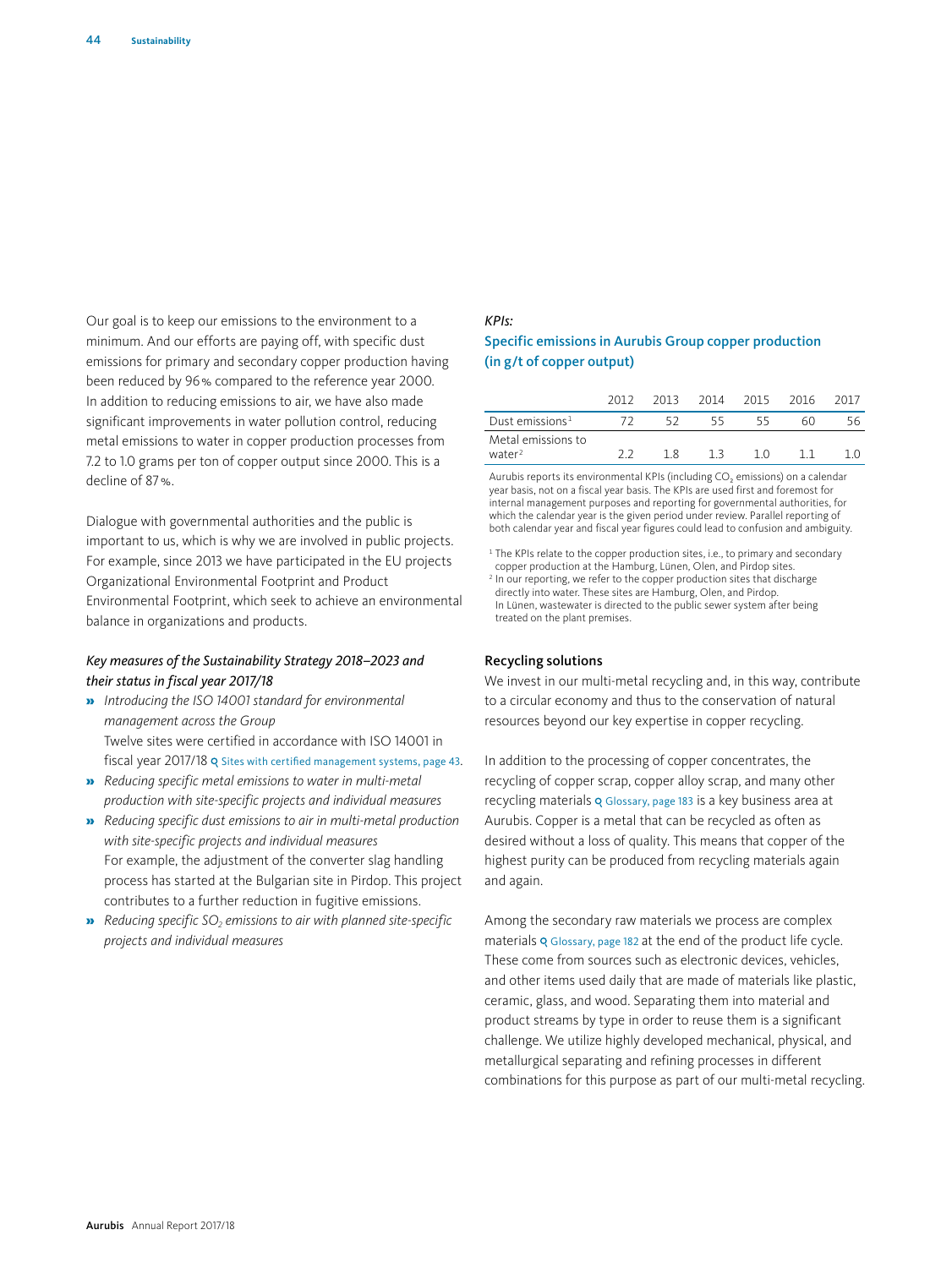Our Commercial division is responsible for sourcing recycling materials for the Group. This is divided into the areas Recycling Raw Materials, Product Sales & Marketing, and Customer Scrap Solutions. This structure is in keeping with our recycling approach, which sees us use secondary materials as raw materials and take metal return options into account in product marketing and in our customer relationships.

The processing industry is part of both our customer base and our supplier base. Production residues accumulate during these companies' production processes. These residues include materials with very high copper contents, such as Millberry scrap, which can be used again immediately as input material in copper production. However, stamping waste containing precious metals and high levels of copper, alloyed scrap, slags from foundries, and other industrial residues are fed back into the valuable material cycle in a meaningful way.

As part of our "closing-the-loop" activities, we build up partnerships through which we take back valuable materials from our customers.

Aurubis fabricates products made of recycling materials at different sites. The management of these sites reports to the Chief Operating Officer or, in the case of the subsidiaries CABLO and Elektro-Recycling Nord (E.R.N.), to the head of the Commercial division as well. Recycling raw materials are the primary feedstock used to fabricate cathode copper at our largest recycling plant, the Aurubis recycling center in Lünen. The Hamburg, Pirdop, and Olen sites also process recycling raw materials to produce cathode copper and precious metals. The Aurubis subsidiary CABLO specializes in recycling cable production waste and end-of-life cable scrap. E.R.N. specializes in recycling electrical and electronic devices of all kinds.

The Aurubis plant in Lünen is certified by TÜV Nord in accordance with the WEEE Q Glossary, page 183 End Processor Standard. This is a voluntary standard for the processing of precious metal-bearing WEEE materials such as circuit boards. Aurubis helped develop the standard and thus contributes to internationally organized recycling and disposal processes. Together with 22 national and international partners, we are participating in the European research project FORCE – Cities Cooperating for Circular Economy. The project is concerned with developing new concepts to avoid and treat waste from plastics, biomass, wood, and – Hamburg's contribution – end-of-life electrical devices.

## *Key measures of the Sustainability Strategy 2018–2023 and their status in fiscal year 2017/18*

» *Establishing and developing "closing-the-loop" systems as a result of new or intensified cooperation with original equipment manufacturers (OEMs), retailers, or copper product customers* From 2013 to the end of fiscal year 2017/18, we set up eleven new closing-the-loop projects. Our objective is to establish additional closing-the-loop systems with direct and indirect product customers.

## SOCIAL MATTERS

#### Societal engagement $1$

Societal engagement is a fixed component of our company identity. We fulfill our responsibility within society – as an employer, as a business partner, as a neighbor, and as a member of society – throughout the entire value chain.

We have set the target of contributing to a livable environment for future generations. In the process, we focus on areas of action that are linked with Aurubis' key expertise. As a responsible, committed company, we want to promote enthusiasm for our company and for our work.

<sup>1</sup> Topic not material for Aurubis within the meaning of the CSR Directive Implementation Act (CSR-RUG).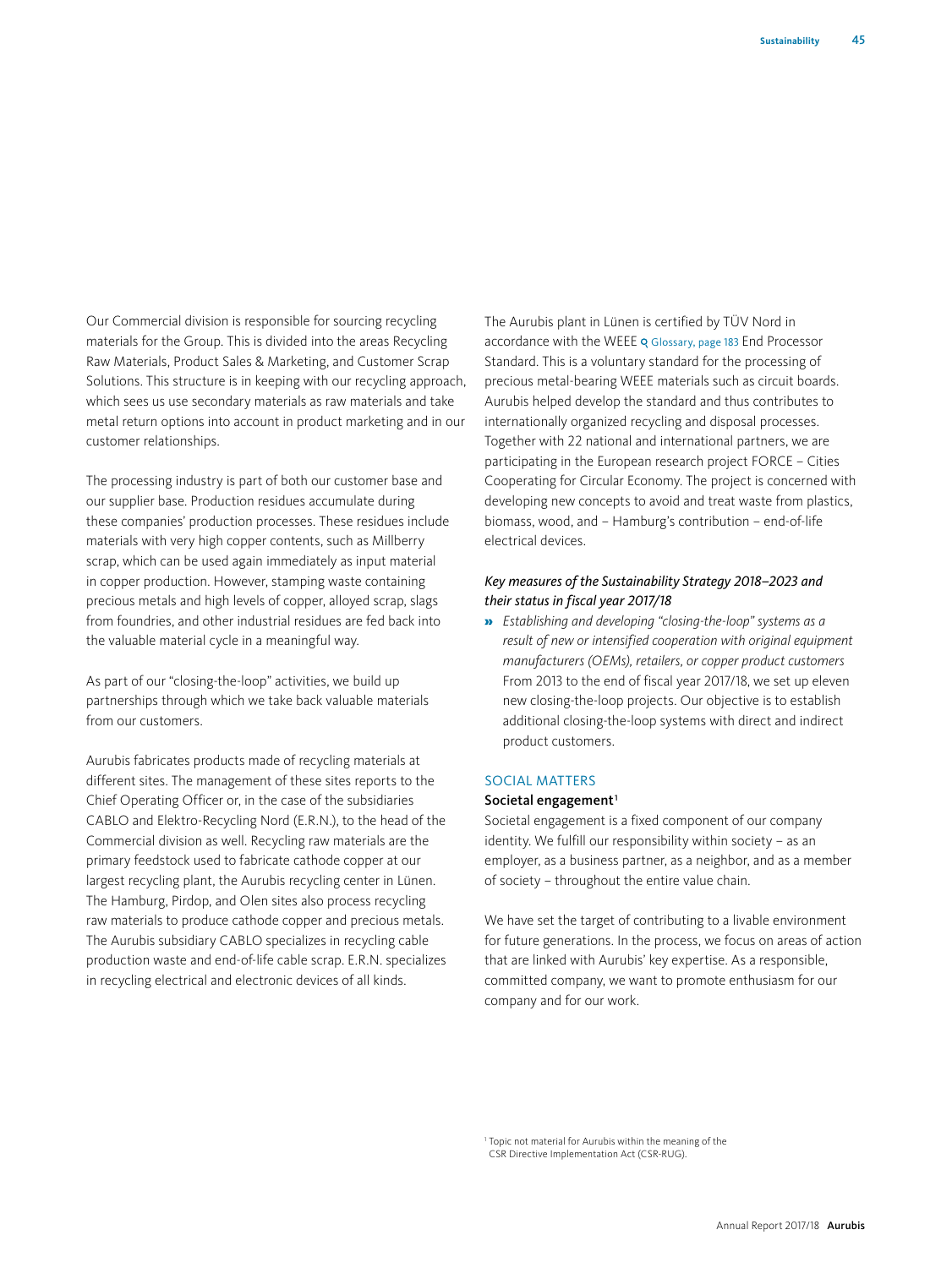The Event Management & Sponsoring division is responsible for our societal engagement and reports to the Vice President Investor Relations & Corporate Communications. The budget for our societal engagement is supervised in close coordination with the Executive Board. A Sponsoring Policy establishes the relevant responsibilities and describes the criteria used to select the projects. The systematic review of the project partners is a fixed element of the revised Sponsoring Policy. In addition to projects that are supported at Group level, all of the sites have their own budgets for local projects. Overall, our sponsoring commitments concentrate on the areas of knowledge, resource efficiency and environmental protection, and societal engagement, under the overarching focus of responsibility, thus contributing to our company strategy as well. Furthermore, there are local sponsoring projects that account for special regional features at the different sites.

#### *Key measures of the Sustainability Strategy 2018–2023*

» Developing and implementing the sponsoring concept "Together we care" for societal engagement at Group level (by fiscal year 2018/19)

#### *Project examples in the reporting period:*

In Hamburg, we support the project "Bridge & Tunnel." A key aspect of the project is the recycling of reusable materials. Old textiles and leftover material are processed into accessories, clothing, and home textiles in Hamburg-Wilhelmsburg. Bridge & Tunnel creates permanent jobs for people who aren't employed on the primary labor market due to various reasons and for individuals with an immigration background.

For the first time, we are supporting the Lünen Schulticker project. Schulticker is a media project that strengthens the competent use of print and online media and promotes reading and writing abilities among students in grades three to eleven.

Aurubis Bulgaria supported the renovation of a convent in Zlatitsa during the reporting period. The support provided is part of Aurubis Bulgaria's local sponsoring strategy of helping restore cultural and historic places in the region in order to develop a local network of tourist destinations. The purpose of this network is to promote regional development.

#### HUMAN RIGHTS

Aurubis respects human rights and advocates for their protection. We reject any form of discrimination, forced labor, or child labor and respect the rights of indigenous populations. Compliance with the internationally recognized core labor standards of the International Labour Organization (ILO) is of fundamental importance.

In this respect, we have been committed to the principles of the United Nations Global Compact since 2014, and observe both our Code of Conduct and our company values, the latter of which are represented by the acronym PRIMA (Performance, Responsibility, Integrity, Mutability, and Appreciation) & Glossary, page 183.

Our efforts regarding respect for human rights focus on our supply chain.

#### Responsible supply chain

In our view, our responsibility to uphold human rights extends into the supply chain. Aurubis sources metal-bearing raw materials worldwide. In some cases, our metals come from countries with a higher risk of human rights violations, noncompliance with social and environmental standards, or corruption. One of our objectives is to manage our global sourcing of primary and secondary raw materials responsibly, taking the respective impact on the social environment, the natural environment, and economic aspects into account.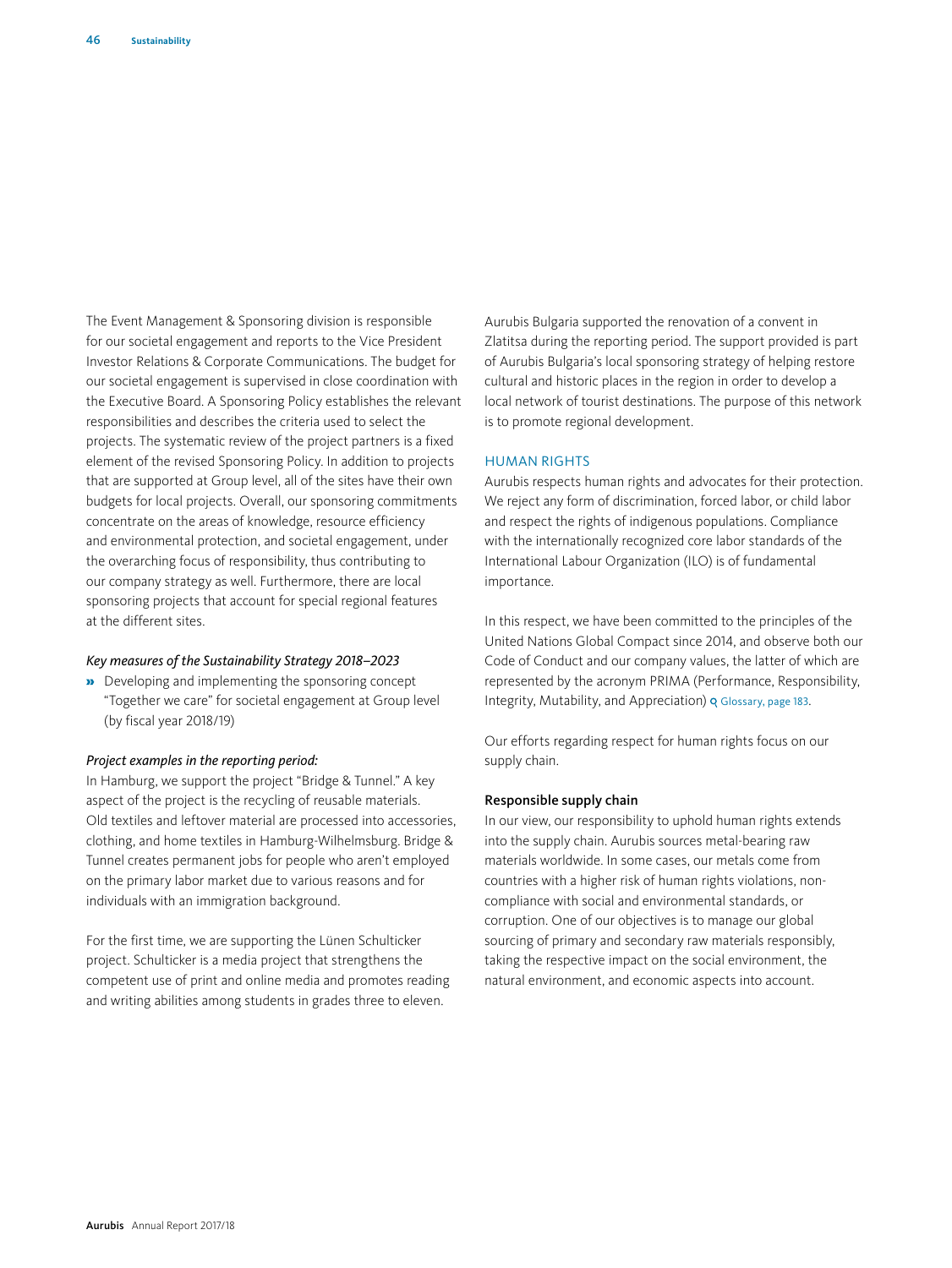We have implemented Aurubis Business Partner Screening to fulfill our due diligence obligation. This tool enables us to analyze our business partners' integrity in relation to social and ecological criteria. The focus of the process is on topics such as compliance, corruption, human rights violations, and environmental aspects. Based on this assessment, management decides on possible contracts or restrictions. For existing business partnerships, the analysis is repeated regularly depending on the original risk. The Screening is based on the principles of the OECD. Since 2013, Aurubis' gold production has been annually certified as conflictfree according to the standards of the London Bullion Market Association (LBMA). The certificate verifies the effectiveness of our due diligence process related to gold production. The suppliers of the other raw materials go through the same process as those who supply gold-bearing raw materials.

## *Key measures of the Sustainability Strategy 2018–2023 and their status in fiscal year 2017/18*

- » *Including human rights, environmental protection, and safety clauses1 in supply contracts for primary raw materials* During the fiscal year, the percentage of contracts with primary raw material suppliers including the corresponding clause was over 80%.
- » *Review of new and existing business partners by the Compliance and Sustainability departments* The business partner review is ongoing.
- » *Identifying a suitable sector solution*  During the reporting period, we continued our work in the relevant associations for a uniform sector solution for sustainability in the supply chain.

## ANTI-CORRUPTION

Corporate governance and the principles of responsible and sustainable company management determine Aurubis' actions. More information is available in the Corporate Governance chapter Q Corporate Governance, pages 17-33.

Anti-corruption measures are established in Aurubis' Compliance Management. Compliance Management forms the basis for observing legal regulations. Our objective is to comply with all legal and company guidelines and policies. Violating the law can have serious consequences – for our employees, for Aurubis as a group, and for our business partners. For us, compliance also means that we act in accordance with ethical principles and our defined company values, as well as with internal corporate policies.

The Executive Board and Compliance Management together promote a compliance culture and actively strive to strengthen awareness for following rules and laws in the Group. Compliance Management establishes the main targets, develops the corresponding organization, and identifies, analyzes, and communicates significant compliance risks. It develops a compliance program that introduces principles and measures to limit risks and prevent violations. It also reports regularly (and as the circumstances may require) to the Executive Board and Audit Committee with regard to the compliance management system, compliance violations, and compliance-related measures. Compliance Management works together closely with Risk Management and Internal Audit. Within Aurubis' internal control system, the Chief Compliance Officer reviews potential compliance risks together with the Executive Board, the plant managers, and the heads of corporate and central functions.

The company's Chief Compliance Officer is the central point of contact for all compliance-relevant questions and reports directly to the Executive Board. At the individual Group sites, local compliance officers are available as a point of contact for employees.

<sup>&</sup>lt;sup>1</sup> We expect our business partners to follow not only local laws but also UN sanctions and trade restrictions, as well as UN conventions related to human rights, environmental protection, and safety.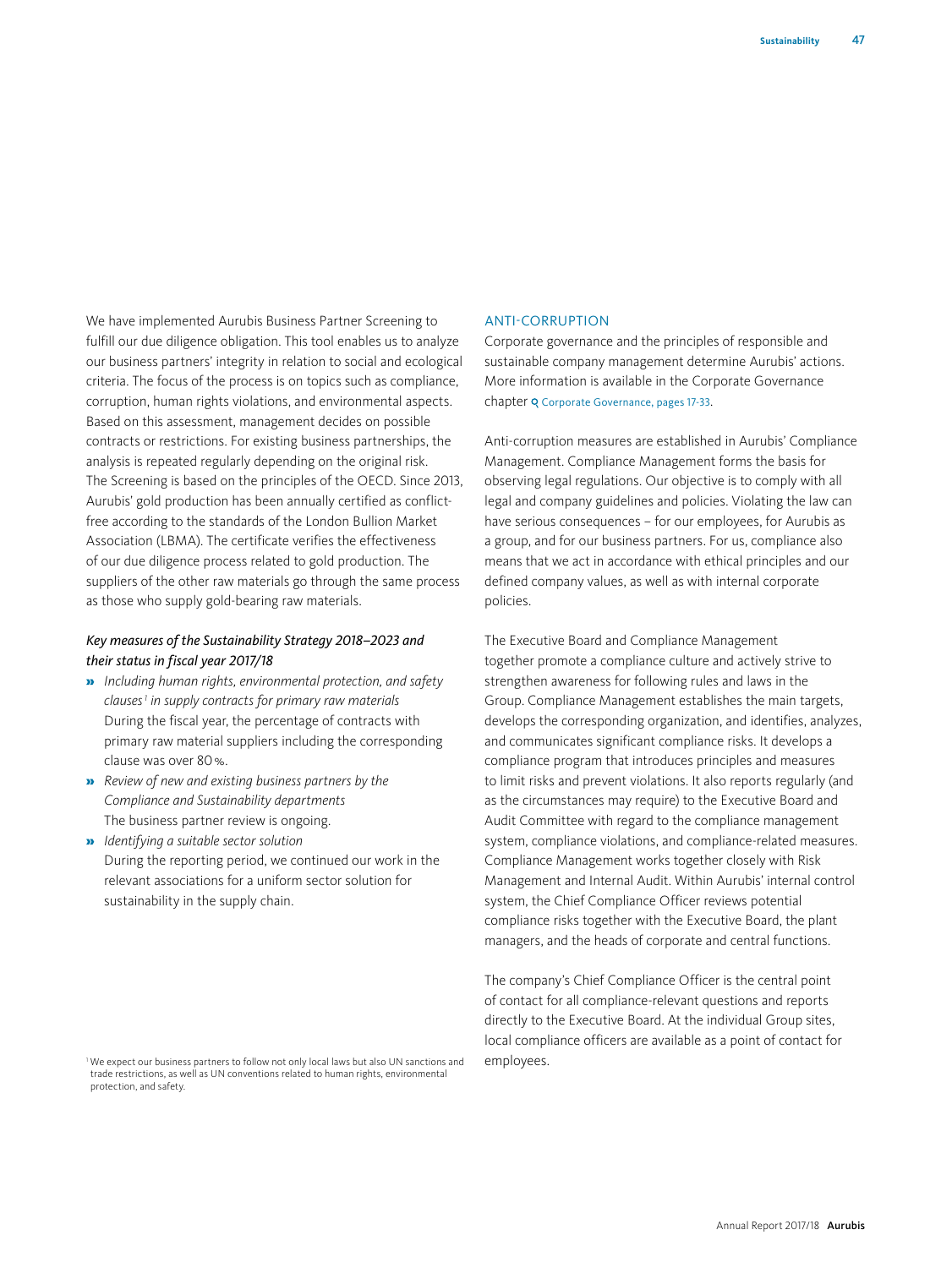Measures include prevention, monitoring, and sanctions. Preventive measures at Aurubis comprise internal policies, guidance, and particularly the training of employees. The Corporate Anti-Corruption Compliance Policy and the Code of Conduct for employees, both of which apply group-wide, are at the core of the anti-corruption efforts in our business activities.

The Aurubis Code of Conduct is given to every employee. They all confirm that they have received the Code of Conduct by signing the employment contract. Training on anti-corruption and antitrust law is carried out regularly throughout the Group.

Employees and business partners can make anonymous reports regarding legal violations via a whistleblower hotline. This hotline is operated by external, independent attorneys. If offenses are actually proven, the corresponding employees may – depending on the offense – be given a warning, be discharged from their duties, and/or have damages claims asserted against them.

In Aurubis' Business Partner Screening, our business partners are also reviewed with respect to compliance and corruption risks.

#### *Key measures*

» *Employees for whom the topics of anti-corruption and antitrust law are relevant due to their responsibilities are trained on these topics about every three years, regardless of their level in the company hierarchy*.

In the past few years, this applied to around 1,300 employees for anti-corruption training (i.e., about 20% of the entire staff) and to around 400 employees for antitrust law training.

#### *KPI:*

We are not aware of any antitrust or corruption cases in the reporting period.

# Limited Assurance Report of the Independent Auditor regarding the Combined Separate Non-Financial Report<sup>1</sup>

# - translation -

To the Supervisory Board of Aurubis AG, Hamburg.

We have performed an independent limited assurance engagement on the Combined Separate Non-Financial Report (hereinafter "Report") of Aurubis AG, Hamburg and the Group (hereinafter "Aurubis"), which has been qualified as part of the Combined Separate Non-Financial Report (hereinafter "Report") by reference, according to Sections 315b and 315c in conjunction with 289b to 289e HGB (German Commercial Code) for the business year from October 1, 2017 to September 30, 2018.

#### **MANAGEMENT'S RESPONSIBILITY**

The legal representatives of the entity are responsible for the preparation of the Report in accordance with Sections 315b and 315c in conjunction with 289b to 289e HGB.

This responsibility of the legal representatives includes the selection and application of appropriate methods to prepare the Report and the use of assumptions and estimates for individual disclosures which are reasonable under the given circumstances. Furthermore, this responsibility includes designing, implementing and maintaining systems and processes relevant for the preparation of the Report in a way that is free of – intended or unintended – material misstatements.

## **INDEPENDENCE AND QUALITY ASSURANCE ON THE PART OF THE AUDITING FIRM**

We are independent from the entity in accordance with the requirements of independence and quality assurance set out in legal provisions and professional pronouncements and have fulfilled our additional professional obligations in accordance with these requirements.

Our audit firm applies the national statutory provisions and professional pronouncements for quality assurance, in particular the Professional Code for German Public Auditors and Chartered

<sup>1</sup>Our engagement applied to the German version of the Report. This text is a translation of the Independent Assurance Report issued in German, whereas the German text is authoritative.